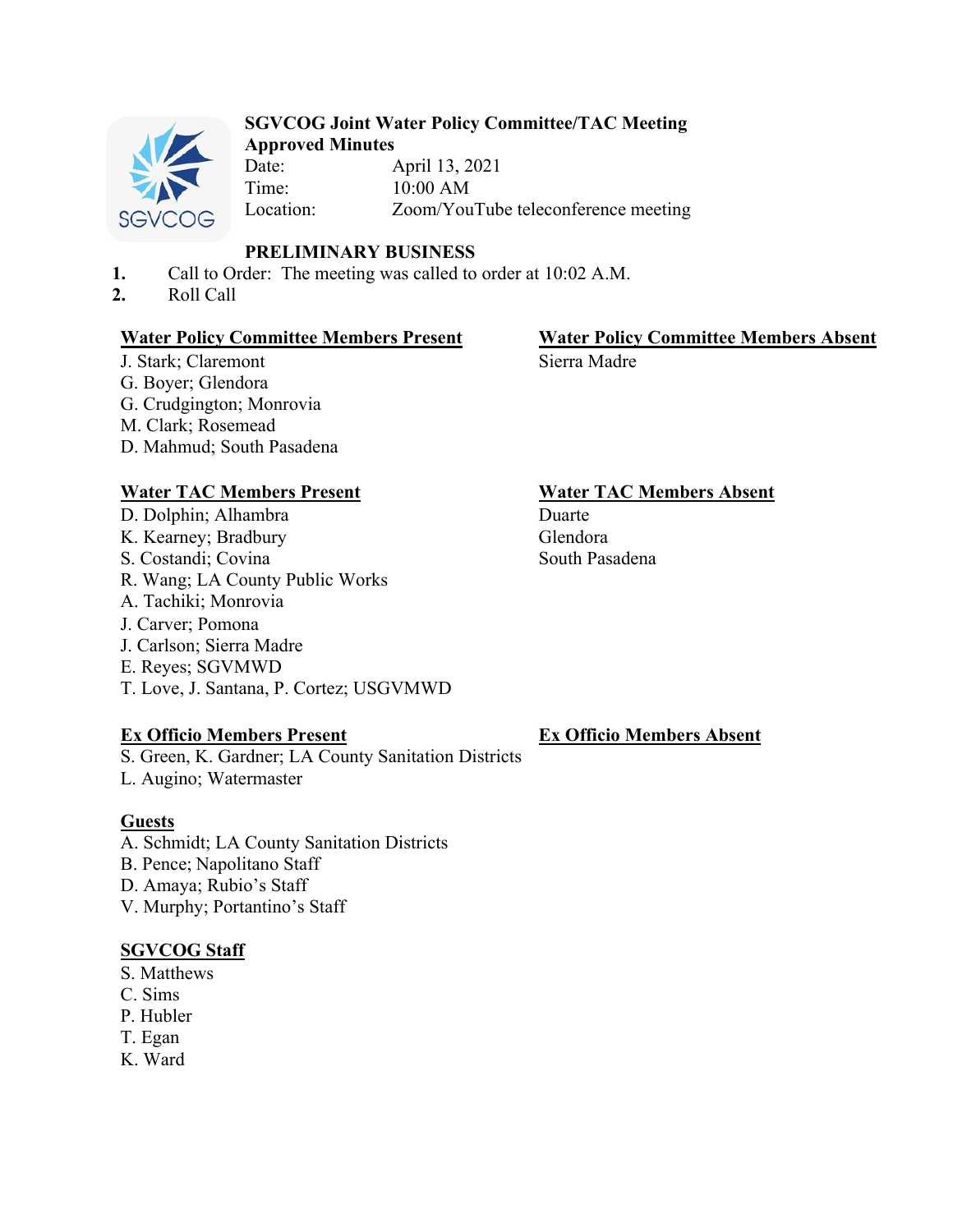- **3.** Public Comment There was no public comment.
- **4.** Changes to Agenda Order. No changes to agenda order.

## **CONSENT CALENDAR**

**5.** Water Committee/TAC March Meeting Minutes **There was a motion to approve the Water Committee/TAC March meeting minutes. (M/S: D. Mahmud/G. Boyer)** 

#### **[MOTION PASSED]**

| <b>AYES:</b> | Committee – Claremont; Glendora; Monrovia; Rosemead; South Pasadena |
|--------------|---------------------------------------------------------------------|
|              | TAC – Alhambra; Bradbury; Covina; Monrovia; Pomona; Sierra Madre;   |
|              | <b>USGVMWD</b>                                                      |
| <b>NOES:</b> |                                                                     |
|              | <b>ABSTAIN:</b>   TAC – LA County Public Works; SGVMWD              |
|              | <b>ABSENT:</b> Committee – Sierra Madre                             |
|              | TAC - Duarte; Glendora; South Pasadena                              |

### **PRESENTATIONS**

- **6.** Draft Statewide Sanitary Sewer Systems Order Reissuance
	- A. Schmidt presented on the recently-released Sanitary Sewer Systems Order, which defines waste discharge requirements for sanitary sewer systems. In February 2021, the State Water Board issued an informal staff draft of the new Order. The recently-released staff draft includes several notable changes from the 2006 Order, including expanding the definition of a sewage "spill", increasing spill reporting requirements, requiring reporting of spills from privately-owned systems or sewer laterals, and dramatically increasing the requirements for agencies' Sewer System Management Plan (SSMP). D. Mahmud asked about where violations are distributed across the state to which A. Schmidt answered that violations are well distributed throughout the state. There were comments on the high costs for smaller cities and the lack of a clearly stipulated timing for the new order.

## **ACTION ITEMS**

**7.** AB 818 (Bloom)

Staff presented on the bill which would require certain premoistened nonwoven disposable wipes manufactured on or after July 1, 2022 to be labeled clearly and conspicuously with the phrase "Do Not Flush" and would establish enforcement provisions, including authorizing a civil penalty to be imposed on a covered entity who violates those provisions. **There was a motion to recommend the SGVCOG Governing Board support AB 818 (Bloom).** 

## **(M/S: D. Mahmud/J. Stark)**

### **[MOTION PASSED]**

| AYES: | Committee – Claremont; Glendora; Monrovia; Rosemead; South Pasadena                  |  |  |
|-------|--------------------------------------------------------------------------------------|--|--|
|       | TAC – Alhambra; Bradbury; Covina; Monrovia; Pomona; Sierra Madre;<br>SGVMWD; USGVMWD |  |  |
| NOES: |                                                                                      |  |  |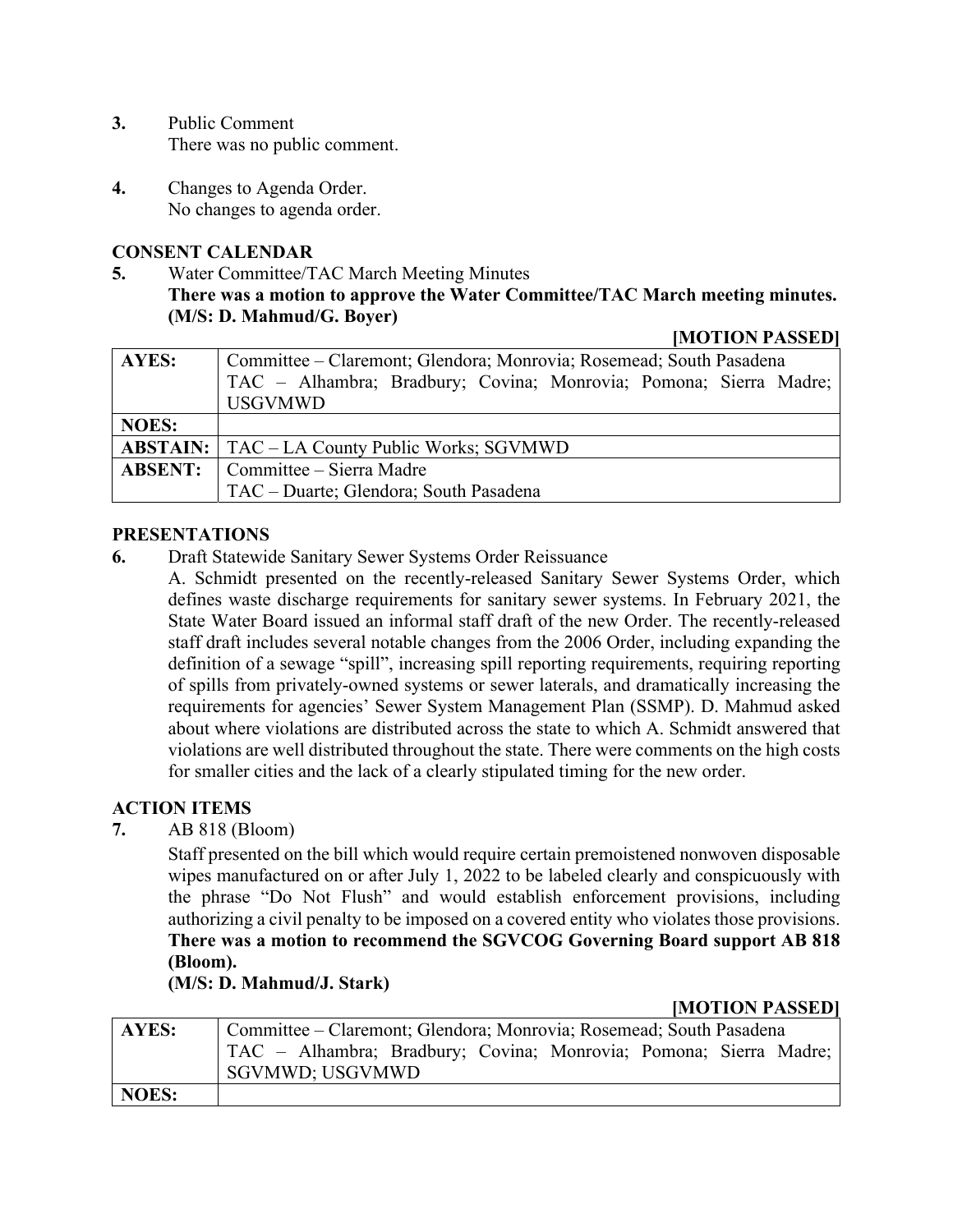| <b>ABSTAIN:</b>   TAC – LA County Public Works |
|------------------------------------------------|
| <b>ABSENT:</b> Committee – Sierra Madre        |
| TAC – Duarte; Glendora; South Pasadena         |

## **8.** SB 230 (Portantino)

Staff presented the bill which would require the State Water Board to establish and direct an ongoing, dedicated program called the Constituents of Emerging Concern (CEC) Program to assess information and recommend areas for further study on the occurrence of these CECs in drinking water sources and treated drinking water. The bill would authorize the State Board, upon appropriation by the Legislature, to provide financial assistance to certain public water systems if the system shows that the costs of complying with CEC monitoring requirements would impose a financial hardship. V. Murphy announced that the bill is now a two-year bill.

## **There was a motion to recommend the SGVCOG Governing Board support SB 230 (Portantino).**

**(M/S: D. Mahmud/M. Clark)** 

**[MOTION PASSED]** 

| <b>AYES:</b>   | Committee – Claremont; Glendora; Monrovia; Rosemead; South Pasadena |
|----------------|---------------------------------------------------------------------|
|                | TAC – Alhambra; Bradbury; Covina; Monrovia; Pomona; Sierra Madre;   |
|                | <b>SGVMWD; USGVMWD</b>                                              |
| <b>NOES:</b>   |                                                                     |
|                | <b>ABSTAIN:</b>   TAC – LA County Public Works                      |
| <b>ABSENT:</b> | Committee – Sierra Madre                                            |
|                | TAC - Duarte; Glendora; South Pasadena                              |

## **UPDATE ITEMS**

- **9.** State Water Resources Control Board Second Proposed Order on Approval of Watershed Management Programs and an Enhanced Watershed Management Program A. Tachiki announced that the Regional Board is reviewing the State Board final order to incorporate into the MS4 Permit.
- **10.** Municipal Separate Storm Sewer System (MS4) National Pollutant Discharge Elimination System (NPDES) Permit A. Tachiki announced that the Regional Board is looking to release draft MS4 Permit by end of April with adoption in the summer.
- **11.** Safe Clean Water Program

A. Tachiki provided an update on the Safe Clean Water program and that WASCs have been reviewing infrastructure project presentations and will start voting and planning stormwater investment plans (SIPs). There is a July 31 deadline for Round 3 application. If you are in the TRP process, contact SCWP staff. The timing of the TRP program may allow for flexibility with application deadline.

**12.** Legislative Updates

P. Hubler presented on the American Jobs Plan, the \$2.25 trillion federal infrastructure proposal. 5% of the bill, or \$111 billion, would be invested in water, wastewater, and